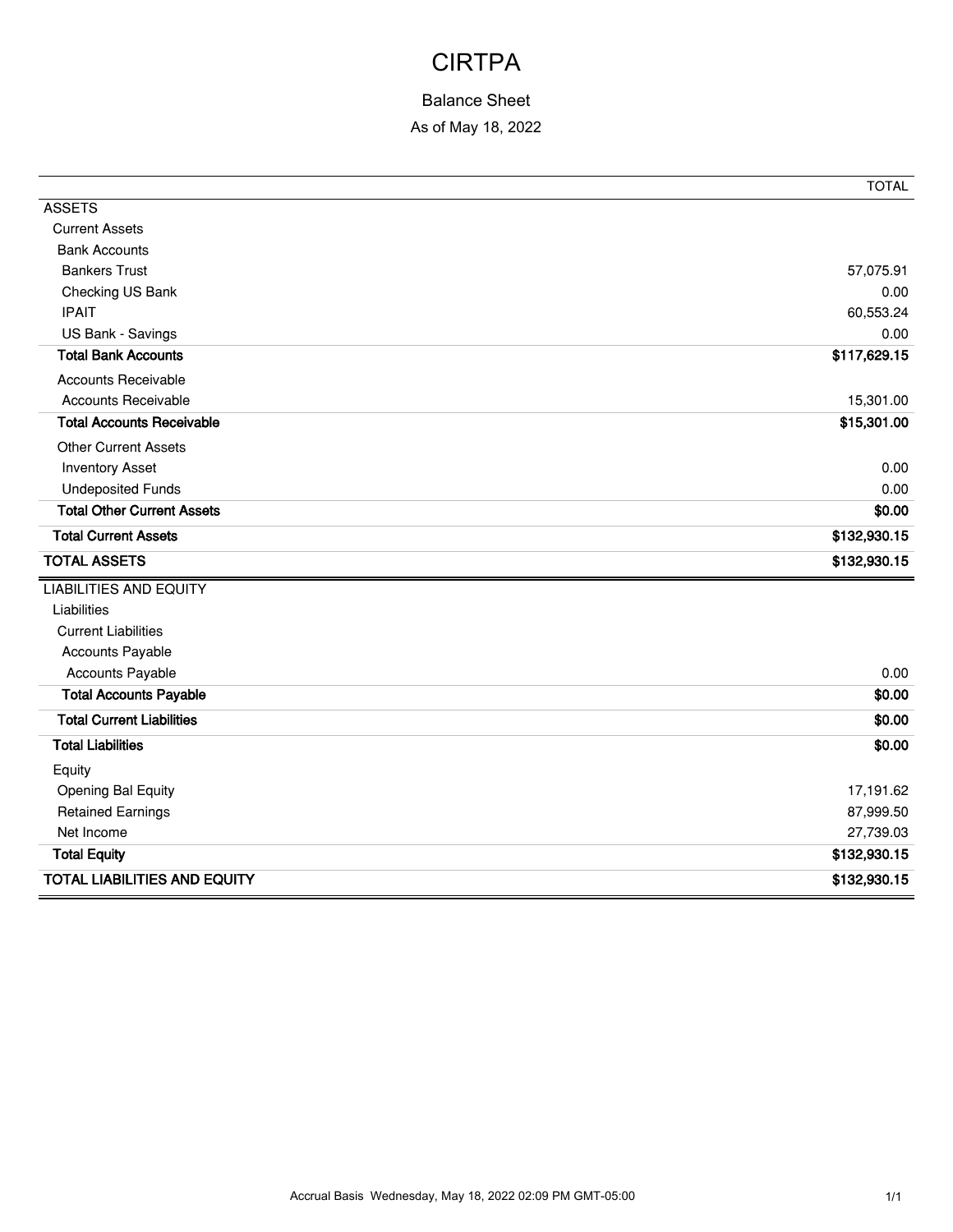# **CIRTPA**

### Profit and Loss

#### July 1, 2021 - May 18, 2022

|                            | <b>TOTAL</b> |
|----------------------------|--------------|
| Income                     |              |
| Assessments                | 27,266.00    |
| Reimbursement              | 47,593.00    |
| <b>Total Income</b>        | \$74,859.00  |
| <b>GROSS PROFIT</b>        | \$74,859.00  |
| Expenses                   |              |
| Bank Charges & Fees        | 26.75        |
| <b>Barriers to Transit</b> | 2,500.00     |
| <b>CIRTPA Audit</b>        | 2,100.00     |
| <b>DMAMPO</b>              | 28,502.00    |
| dTIMS                      | 14,000.00    |
| <b>Total Expenses</b>      | \$47,128.75  |
| NET OPERATING INCOME       | \$27,730.25  |
| Other Income               |              |
| Interest                   | 8.78         |
| <b>Total Other Income</b>  | \$8.78       |
| NET OTHER INCOME           | \$8.78       |
| <b>NET INCOME</b>          | \$27,739.03  |